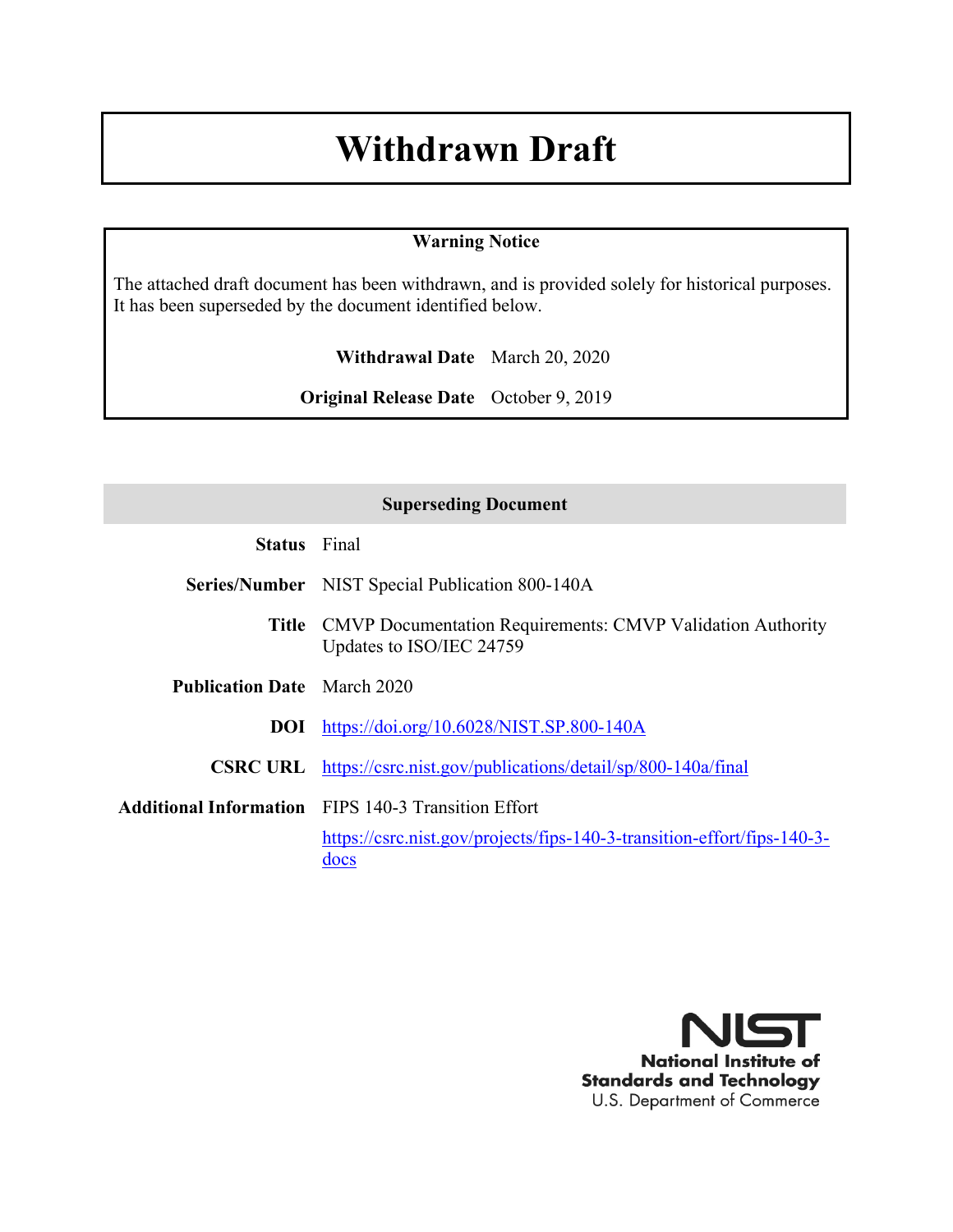| <b>CMVP Documentation Requirements:</b>            |  |            |  |
|----------------------------------------------------|--|------------|--|
| CMVP Validation Authority Updates to ISO/IEC 24759 |  |            |  |
| Kim Schaffer                                       |  |            |  |
|                                                    |  |            |  |
|                                                    |  |            |  |
|                                                    |  |            |  |
|                                                    |  |            |  |
|                                                    |  |            |  |
|                                                    |  |            |  |
|                                                    |  |            |  |
| SECURITY                                           |  | NFORMATION |  |

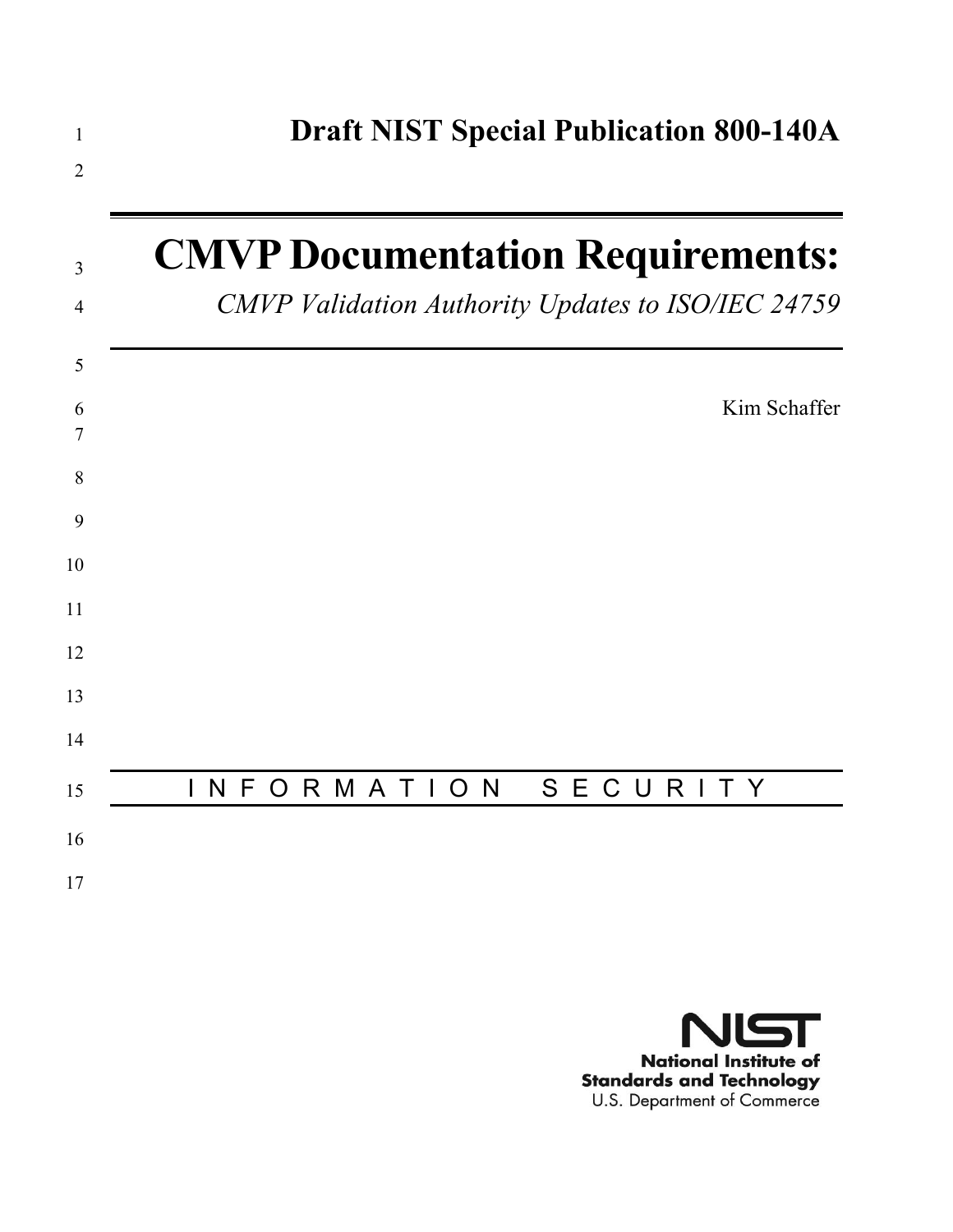| 18             | <b>Draft NIST Special Publication 800-140A</b>                                                                                 |
|----------------|--------------------------------------------------------------------------------------------------------------------------------|
| 19             |                                                                                                                                |
|                |                                                                                                                                |
| 20             | <b>CMVP Documentation Requirements:</b>                                                                                        |
| 21             | CMVP Validation Authority Updates to ISO/IEC 24759                                                                             |
| 22             |                                                                                                                                |
| 23             | Kim Schaffer                                                                                                                   |
| 24             | <b>Computer Security Division</b>                                                                                              |
| 25             | <b>Information Technology Laboratory</b>                                                                                       |
| 26             |                                                                                                                                |
| 27             |                                                                                                                                |
| 28             |                                                                                                                                |
| 29             |                                                                                                                                |
| 30             |                                                                                                                                |
| 31             |                                                                                                                                |
| 32             |                                                                                                                                |
| 33             |                                                                                                                                |
| 34             |                                                                                                                                |
| 35             |                                                                                                                                |
| 36             |                                                                                                                                |
| 37             | October 2019                                                                                                                   |
| 38             |                                                                                                                                |
| 39             |                                                                                                                                |
| 40             | SPATTMENT OF COMMISSION<br>$\star$<br><b>CANTAGE</b>                                                                           |
| 41<br>42<br>43 | STATES OF AMERICA                                                                                                              |
| 44<br>45<br>46 | U.S. Department of Commerce<br>Wilbur L. Ross, Jr., Secretary                                                                  |
| 47<br>48<br>49 | National Institute of Standards and Technology<br>Walter Copan, NIST Director and Under Secretary for Standards and Technology |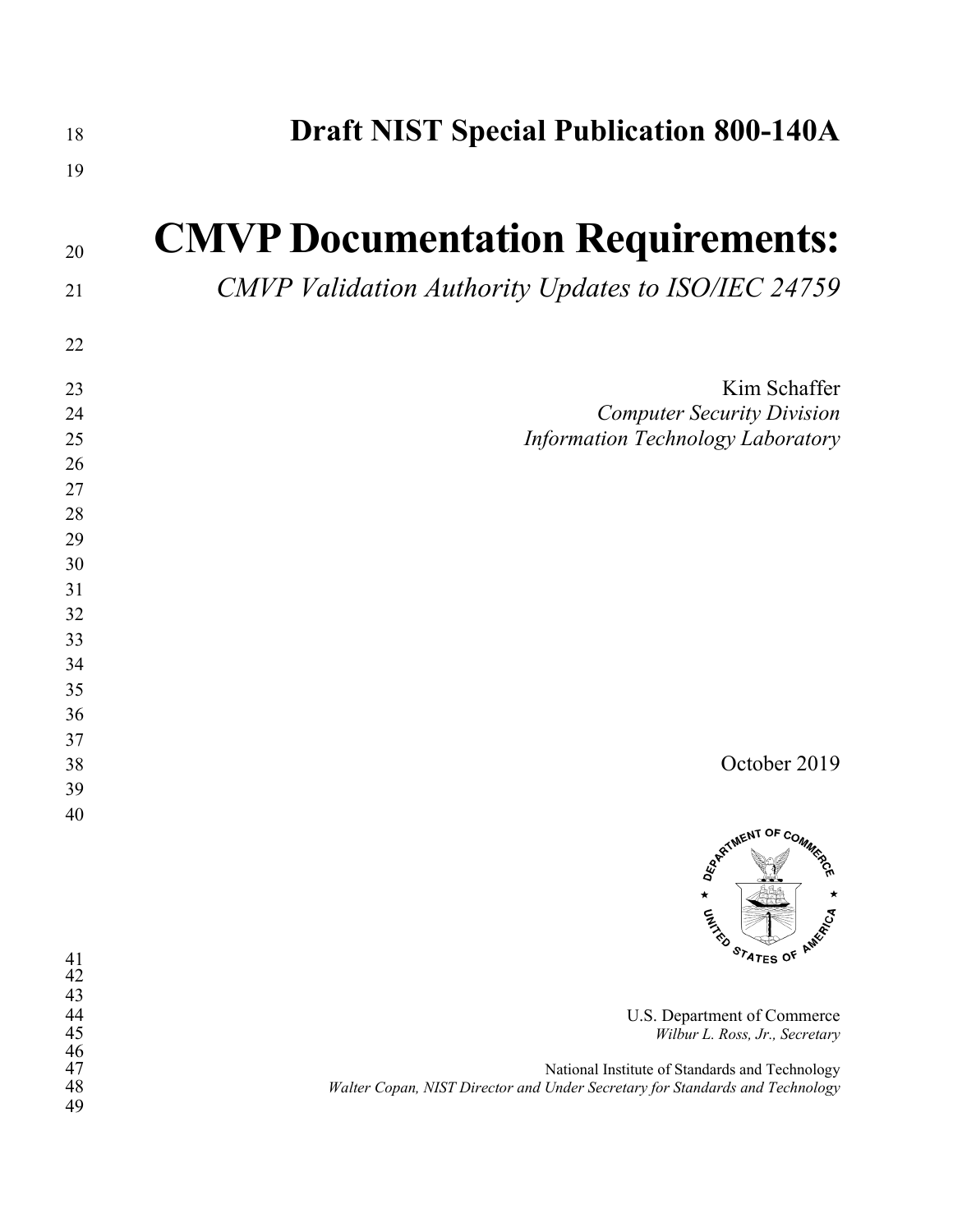### **Authority**

51 This publication has been developed by NIST in accordance with its statutory responsibilities under the 52 Federal Information Security Modernization Act (FISMA) of 2014, 44 U.S.C. § 3551 *et seq.*, Public Law

 Federal Information Security Modernization Act (FISMA) of 2014, 44 U.S.C. § 3551 *et seq.*, Public Law (P.L.) 113-283. NIST is responsible for developing information security standards and guidelines, including

minimum requirements for federal information systems, but such standards and guidelines shall not apply

to national security systems without the express approval of appropriate federal officials exercising policy

authority over such systems. This guideline is consistent with the requirements of the Office of Management

and Budget (OMB) Circular A-130.

58 Nothing in this publication should be taken to contradict the standards and guidelines made mandatory and<br>59 binding on federal agencies by the Secretary of Commerce under statutory authority. Nor should these 59 binding on federal agencies by the Secretary of Commerce under statutory authority. Nor should these<br>60 guidelines be interpreted as altering or superseding the existing authorities of the Secretary of Commerce, guidelines be interpreted as altering or superseding the existing authorities of the Secretary of Commerce, Director of the OMB, or any other federal official. This publication may be used by nongovernmental organizations on a voluntary basis and is not subject to copyright in the United States. Attribution would, however, be appreciated by NIST.

| 64 | National Institute of Standards and Technology Special Publication 800-140A |
|----|-----------------------------------------------------------------------------|
| 65 | Natl. Inst. Stand. Technol. Spec. Publ. 800-140A, 8 pages (October 2019)    |
| 66 | CODEN: NSPUE2                                                               |

68 Certain commercial entities, equipment, or materials may be identified in this document in order to describe an experimental procedure or concept adequately. Such identification is not intended to imply recommendation o 69 experimental procedure or concept adequately. Such identification is not intended to imply recommendation or endorsement by NIST, nor is it intended to imply that the entities, materials, or equipment are necessarily th 70 endorsement by NIST, nor is it intended to imply that the entities, materials, or equipment are necessarily the best available for the purpose. available for the purpose.

There may be references in this publication to other publications currently under development by NIST in accordance with its assigned statutory responsibilities. The information in this publication, including concepts and with its assigned statutory responsibilities. The information in this publication, including concepts and methodologies, 74 may be used by federal agencies even before the completion of such companion publications. Thus, until each publication is completed, current requirements, guidelines, and procedures, where they exist, remain operative. 75 publication is completed, current requirements, guidelines, and procedures, where they exist, remain operative. For planning and transition purposes, federal agencies may wish to closely follow the development of these planning and transition purposes, federal agencies may wish to closely follow the development of these new publications by NIST.

78 Organizations are encouraged to review all draft publications during public comment periods and provide feedback to 79 NIST. Many NIST cybersecurity publications, other than the ones noted above, are available at 79 NIST. Many NIST cybersecurity publications, other than the ones noted above, are available at https://csrc.nist.gov/publications. [https://csrc.nist.gov/publications.](https://csrc.nist.gov/publications)

| 81 |                                                                                  |
|----|----------------------------------------------------------------------------------|
| 82 | Public comment period: October 9, 2019 through December 9, 2019                  |
| 83 | National Institute of Standards and Technology                                   |
| 84 | Attn: Computer Security Division, Information Technology Laboratory              |
| 85 | 100 Bureau Drive (Mail Stop 8930) Gaithersburg, MD 20899-8930                    |
| 86 | Email: sp800-140-comments@nist.gov                                               |
| 87 | All comments are subject to release under the Freedom of Information Act (FOIA). |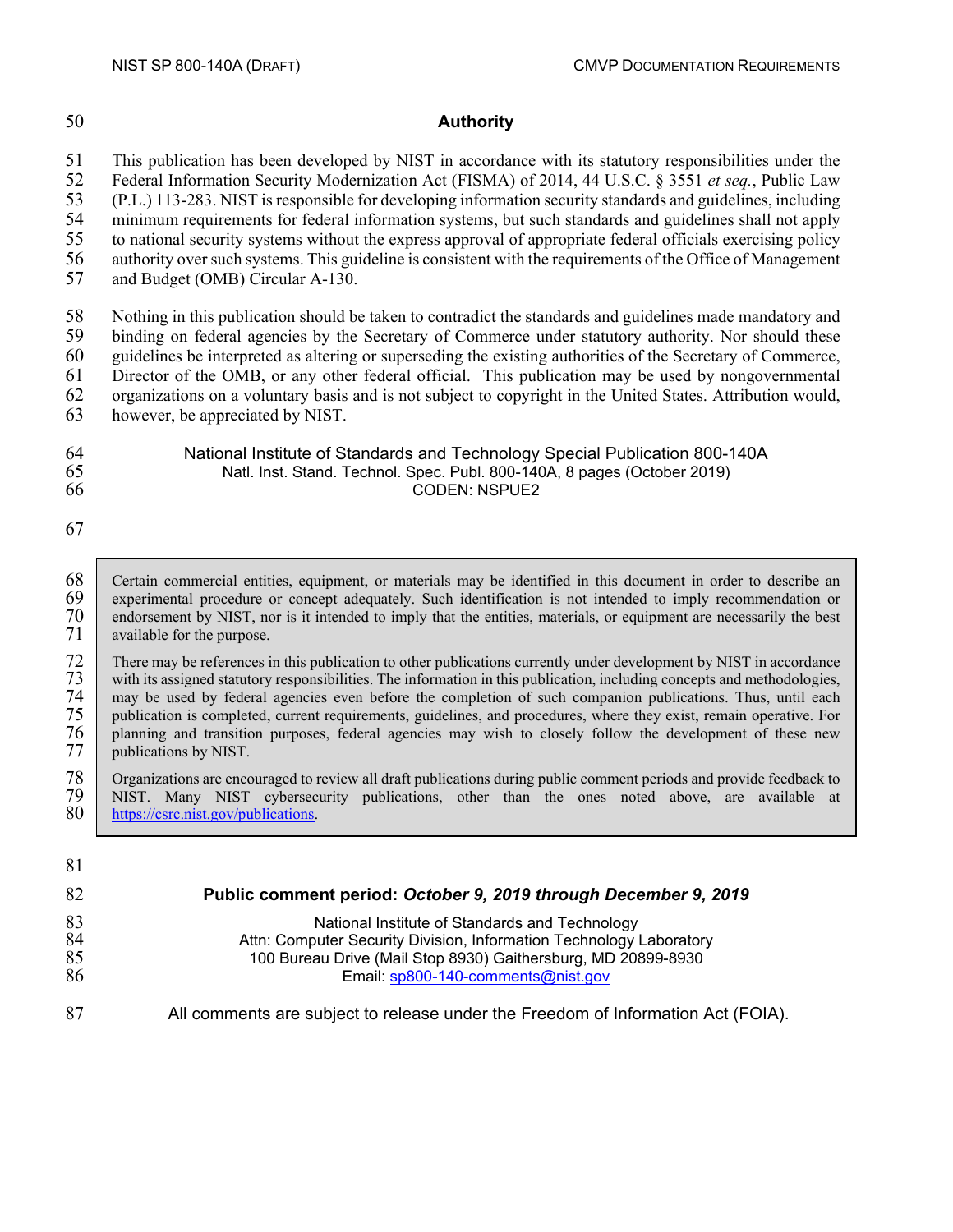# **Reports on Computer Systems Technology**

 The Information Technology Laboratory (ITL) at the National Institute of Standards and Technology (NIST) promotes the U.S. economy and public welfare by providing technical leadership for the Nation's measurement and standards infrastructure. ITL develops tests, test methods, reference data, proof of concept implementations, and technical analyses to advance the development and productive use of information technology. ITL's responsibilities include the development of management, administrative, technical, and physical standards and guidelines for the cost-effective security and privacy of other than national security-related information in federal information systems. The Special Publication 800-series reports on ITL's research, guidelines, and outreach efforts in information system security, and its collaborative activities with industry, government, and academic organizations.

# **Abstract**

NIST Special Publication (SP) 800-140A modifies the vendor documentation requirements of

ISO/IEC 19790 Annex A. As a validation authority, the Cryptographic Module Validation

Program (CMVP) may modify, add, or delete Vendor Evidence (VE) and/or Test Evidence (TE)

as specified under paragraph 5.2 of the ISO/IEC 19790. This document should be used in

conjunction with ISO/IEC 19790 Annex A and ISO/IEC 24759 paragraph 6.13 as it modifies

only those requirements identified in this document.

# **Keywords**

Conformance testing; Cryptographic Module Validation Program; CMVP; FIPS 140 testing;

- FIPS 140; ISO/IEC 19790; ISO/IEC 24759; testing requirement; vendor evidence; vendor documentation.
- 
- 

# **Audience**

This document is focused toward the vendors, testing labs, and CMVP for the purpose of

addressing issues in ISO/IEC 24759, *Test requirements for cryptographic modules*.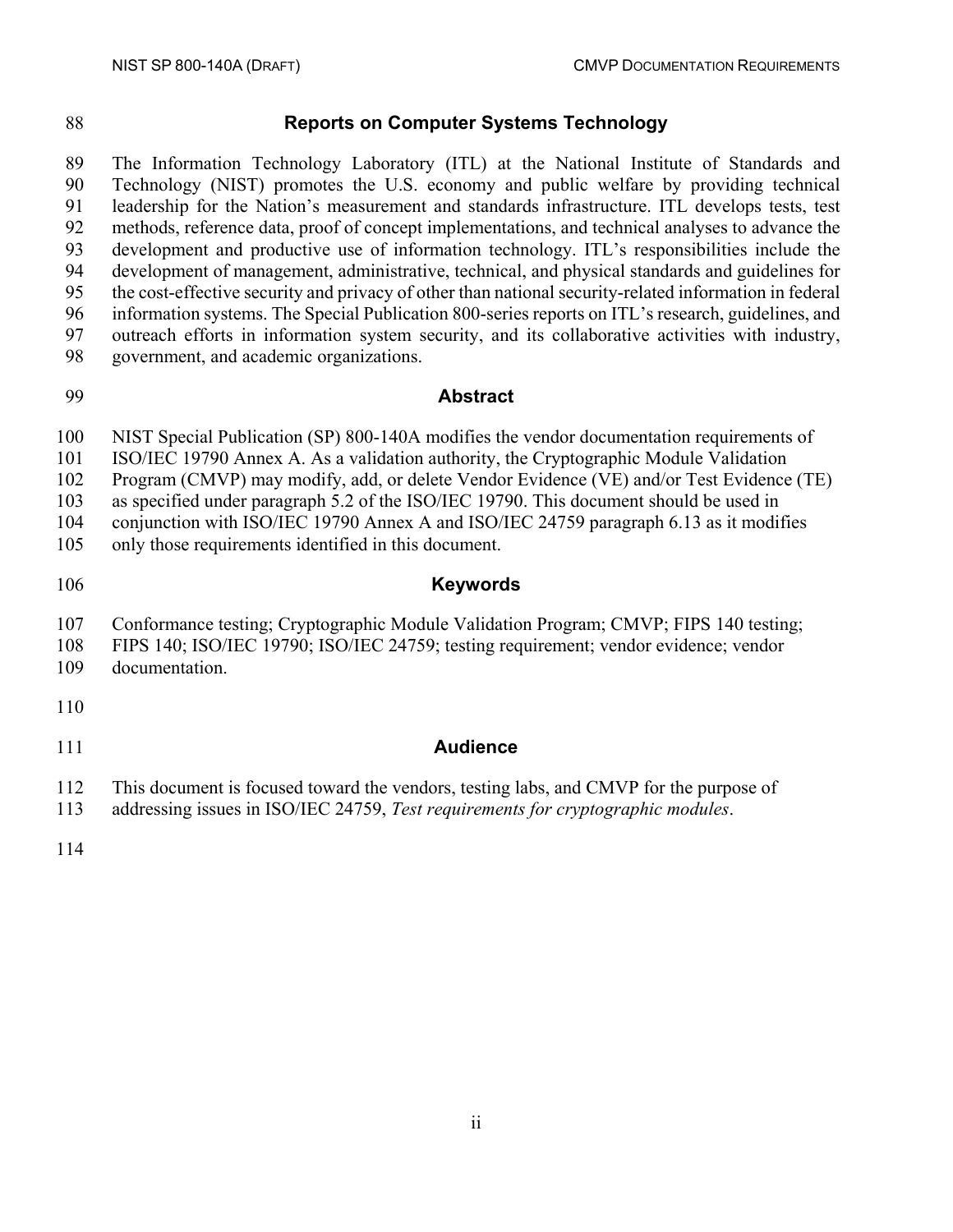| 115 |                         | <b>Table of Contents</b> |  |  |
|-----|-------------------------|--------------------------|--|--|
| 116 | $\overline{\mathbf{1}}$ |                          |  |  |
| 117 | $\overline{\mathbf{2}}$ |                          |  |  |
| 118 | 3                       |                          |  |  |
| 119 | 4                       |                          |  |  |
| 120 | 5                       |                          |  |  |
| 121 |                         | 5.1                      |  |  |
| 122 |                         | 52                       |  |  |
| 123 | 6                       |                          |  |  |
| 124 |                         | 6.1                      |  |  |
| 125 |                         |                          |  |  |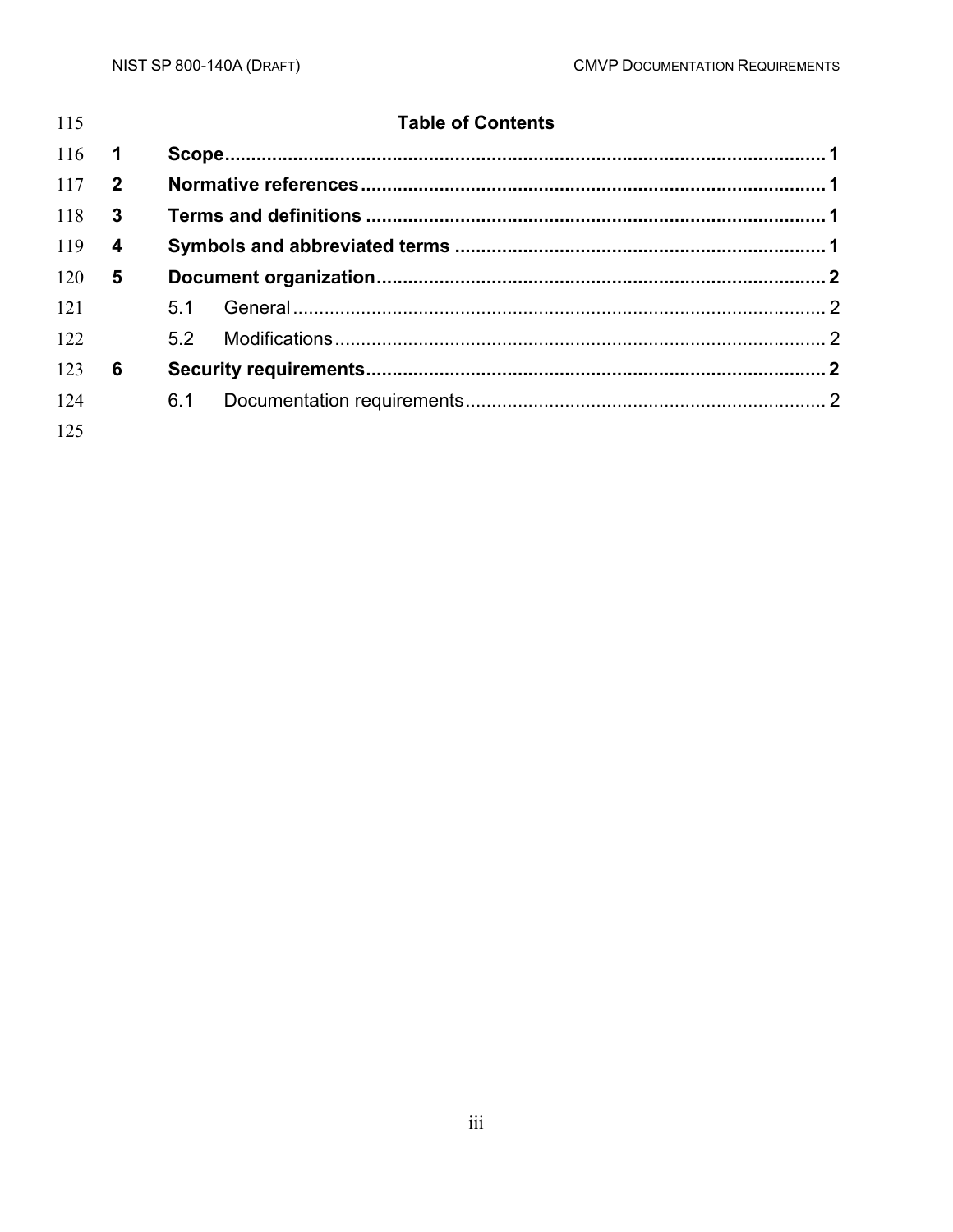#### <span id="page-6-0"></span>**1 Scope**

- Federal Information Processing Standard (FIPS) 140-3 documentation requirements are specified
- in ISO/IEC 19790. This document specifies any additional requirements specified by the
- Cryptographic Module Validation Program (CMVP) for evidence that vendors provide to a
- Cryptographic and Security Testing Laboratory (CSTL) to demonstrate conformity. Unless
- otherwise modified in this document, the test requirements are specified in ISO/IEC 24759.

### <span id="page-6-1"></span>**2 Normative references**

- This section identifies additional references to the normative references cited in ISO/IEC 19790
- and ISO/IEC 24759. For dated references (e.g., ISO/IEC 19790:2012/Cor.1:*2015*(E)), only the
- edition cited applies. For undated references (e.g., ISO/IEC 19790), the latest edition of the
- referenced document (including any amendments) applies.
- National Institute of Standards and Technology (2019) *Security Requirements for*
- *Cryptographic Modules*. (U.S. Department of Commerce, Washington, DC), Federal
- 139 Information Processing Standards Publication (FIPS) 140-3.
- <https://doi.org/10.6028/NIST.FIPS.140-3>

# <span id="page-6-2"></span>**3 Terms and definitions**

- The following terms and definitions supersede or are in addition to ISO/IEC 19790 and ISO/IEC 24759.
- *No additional terms at this time.*

### <span id="page-6-3"></span>**4 Symbols and abbreviated terms**

 The following symbols and abbreviated terms supersede or are in addition to ISO/IEC 19790 and ISO/IEC 24759 throughout this document:

| 148 | CCCS         | Canadian Centre for Cyber Security                        |
|-----|--------------|-----------------------------------------------------------|
| 149 | <b>CMVP</b>  | Cryptographic Module Validation Program                   |
| 150 | <b>CSD</b>   | <b>Computer Security Division</b>                         |
| 151 | <b>CSTL</b>  | Cryptographic and Security Testing Laboratory             |
| 152 | <b>FIPS</b>  | <b>Federal Information Processing Standard</b>            |
| 153 | <b>FISMA</b> | Federal Information Security Management/Modernization Act |
| 154 | NIST         | National Institute of Standards and Technology            |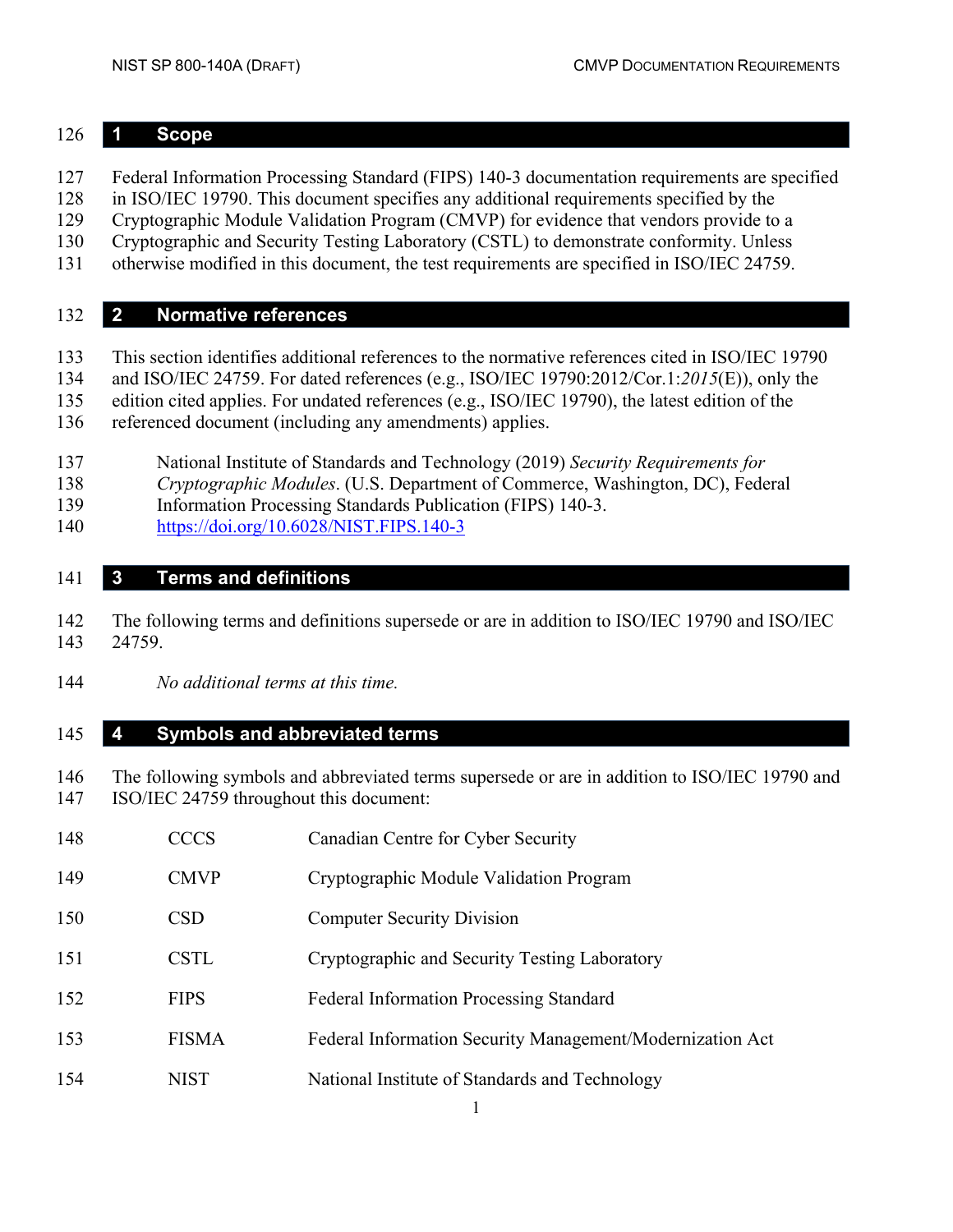- SP 800-XXX NIST Special Publication 800 series document 156 TE Test Evidence
- VE Vendor Evidence

# <span id="page-7-0"></span>**5 Document organization**

#### <span id="page-7-1"></span>**5.1 General**

- Section 6 of this document specifies any modifications to the minimum information that vendors
- shall provide to testing laboratories as specified in Annex A of ISO/IEC 17970:2012. Section 6
- also addresses any modifications to 6.13 A Documentation requirements of ISO/IEC 24759.

### <span id="page-7-2"></span>**5.2 Modifications**

- Modifications will follow a similar format as in ISO/IEC 24759. For additions to vendor-
- supplied documentation, requirements will be listed by increasing the "sequence\_number."
- Modifications can include a combination of additions using underline and deletions using
- strikethrough. If no changes are required, the paragraph will indicate "No change."

### <span id="page-7-3"></span>**6 Security requirements**

### <span id="page-7-4"></span>**6.1 Documentation requirements**

- ISO/IEC 24597 6.13 A- and ISO/IEC 24759 Documentation requirements are modified as
- indicated below:
- ASA.01: (Documentation Levels 1, 2, 3, and 4)
- This annex {ISO/IEC19790 Annex A} specifies the minimum documentation which shall be
- required for a cryptographic module that is to undergo an independent verification scheme {and the documentation shall meet those requirements}.
- Required Vendor Information
- VEA.01.02: The vendor shall state that no associated libraries or associated vendor equipment
- have a vulnerability on the CVE list. The vendor shall address how any equipment which is
- listed that incorporates the module does not impact the security/operation of the module.
- Required Test Procedures
- TEA.01.02: The vendor shall verify that no libraries or similar vendor equipment have a 182 vulnerability on the CVE list or have been adequately addressed.